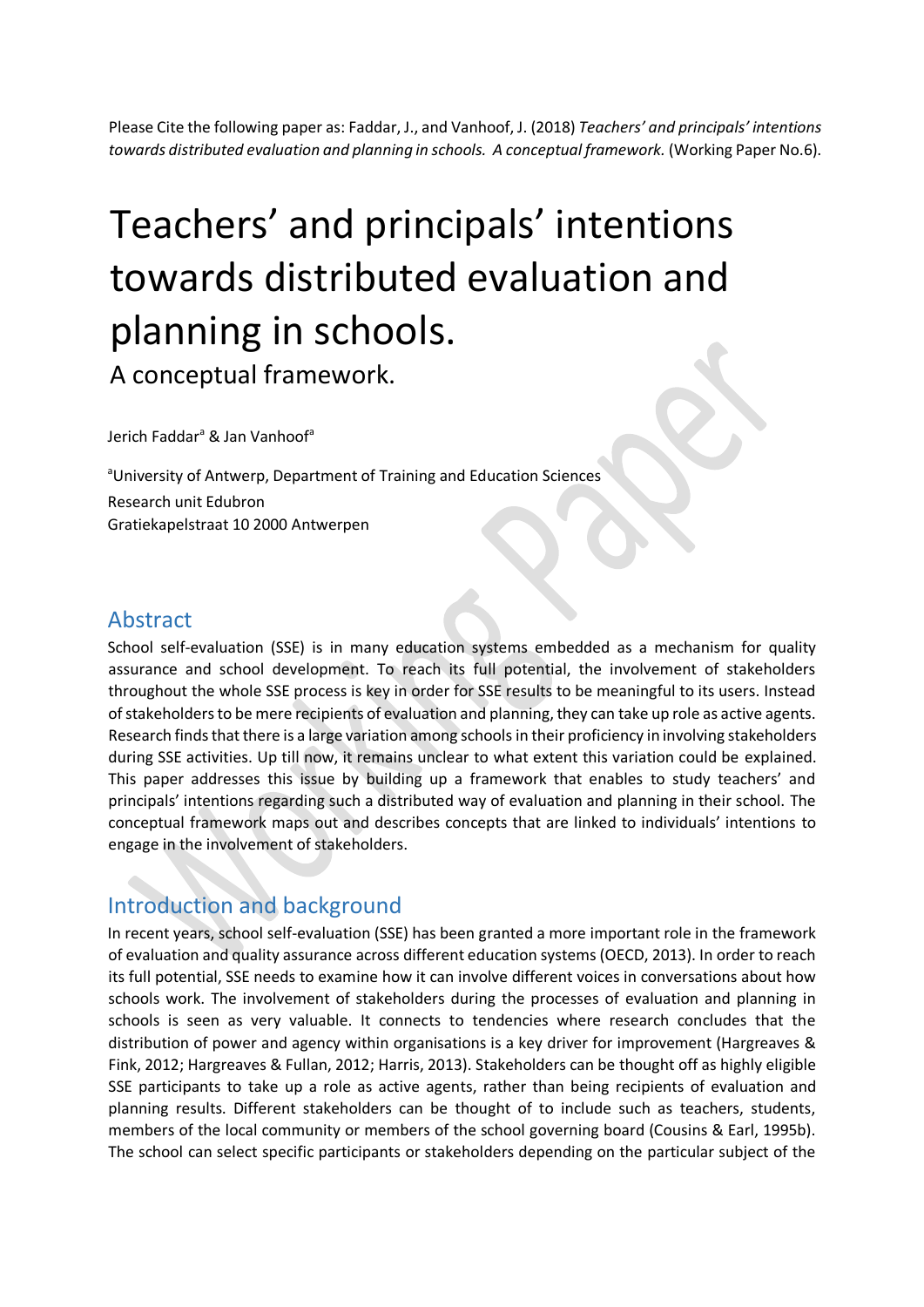SSE. For instance, an SSE that focusses on educational processes in the school and the performance of teachers, students are an often overlooked partner. MacBeath and McGlynn (2002) argue that students are indeed a most important and valuable source of information regarding these topics because of their daily experiences.

Literature has argued that stakeholders can be involved in different stages of a school's evaluation process, which simultaneously determines the role are given in a distributed evaluation process (Cousins & Earl, 1995a; Fielding, 2001). The input of a particular stakeholder can be particularly valued at the beginning of the evaluation process (e.g. to provide information), or at the end (e.g. to translate findings into actions in or beyond the school). A stakeholder can also be involved throughout the whole evaluation process. By involving stakeholders in different stages of the evaluation process, they are granted another role in each of these situations and can be considered as informants, active respondents, co-researchers and researchers (Fielding, 2001). Figure 1 illustrates what roles stakeholders can have throughout a distributed way of SSE. Given the rhetoric that SSE results need to be meaningful for the users of the results, it is desirable that the role stakeholders should not be limited to a mere consultation. The added value is realised when stakeholders are familiarised with the SSE process in itself, and contribute to the process as a (co-)researcher (e.g. Anderson & Graham, 2016). This implies that they are involved from the start of the process onwards by formulating its purpose up to the monitoring and evaluation of the resulting action plan.



**Figure 1 Roles of stakeholders throughout a school self-evaluation process** 

The extent to which schools (school leaders and teachers) engage with these stakeholders has been given only little attention in the past. The awareness of the presence of these stakeholders and partners has been growing, and sometimes they are looked upon as important voices that can contribute to a school's functioning. For instance, communication at school is found to be enforced by the involvement of different voices during (self-)evaluation processes (Davies, Williams, Yamashita, & Ko Man-Hing, 2006). Moreover, it is argued that there is also an indirect impact on the quality of the delivered education and the students' achievement (Roberts & Nash, 2009).

Research has already demonstrated that there is a large variation in the extent to which schools are including stakeholders in the functioning of schools and their self-evaluation process (Brown, McNamara, O'Hara, O'Brien, & Skerritt, 2017; Faddar & Vanhoof, 2017; Figueiredo, Ramalho, & Rocha, 2017; Kurum & Cinkir, 2017). This brings along the question why some schools are more proficient in engaging different stakeholders. Up till now, only little is known about how schools try to engage with different voices in their self-evaluation processes. Are there any structural shortcomings in schools' autonomy to include different stakeholders? Are schools lacking the necessary competencies to engage with different voices? Are schools not 'in the mood for it'?

The way in which schools consider to include different stakeholder voices during their SSE activities and processes, is dependent on how school team members (teachers and principals) view such a distributed way of evaluation and planning. It could be argued that different aspects are impacting the intention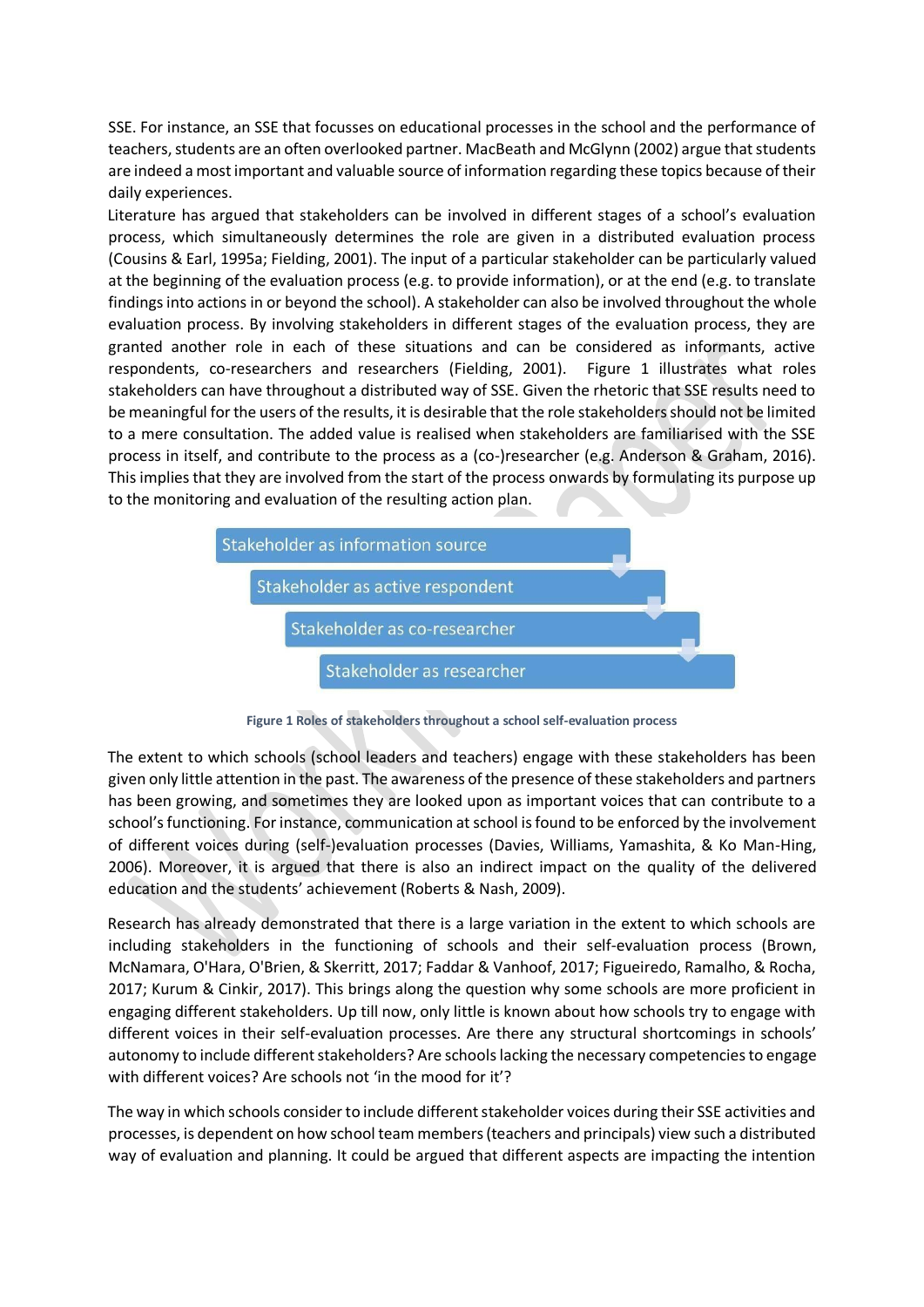of teachers and principals to engage with stakeholders in an SSE process. Whether or not people engage in specific behaviour has been studied across many contexts and different theories help to understand the behaviour of individuals. An interplay of different factors can contribute to intention of people to act in a certain way. Intention is a fix motivating factor that influences behaviour. It is argued that intention is a strong indication for the likelihood for an individual to behave in a certain way or to execute a plan. The stronger someone's intentions, the more likely that he/she is indeed doing it (Ajzen, 1991; Armitage & Conner, 2001). This could also be expected within the context of SSE and the inclusion of different voices in such a process. Literature points to different factors that contribute to this intention. A first element is the attitude towards the inclusion of stakeholders in a

distributed model of SSE. Attitudes refer to the opinions or beliefs someone has regarding this inclusion. A second element is about the opinions of others about the inclusion of different voices, and the extent to which the individuals rely on others' opinions. A third element refers to the extent one is convinced of his/her capability or confidence to execute the inclusion of different voices in an SSE, also referred to as self-efficacy.

This article aims to identify the concepts that might explain why certain school team(s) (members) are more proficient in including stakeholder voices in their school self-evaluation processes, and aims to describe how they fit in the context of distributed evaluation and planning in schools.

# Methodology

Literature on teachers' and principal's intentions to engage in a distributed nature of evaluation and planning in their school is to our knowledge only limited. Consequently, an explorative search in the literature was conducted for relevant studies that provided more insights that could be translated to the context of distributed evaluation and planning in schools. A screening into general theories about individuals' behaviour and motivation was performed. Next, we also identified research literature that deals with a more general approach towards participation of stakeholders in the functioning of schools rather than the involvement in an evaluation process. Relevant literature that was selected and was reviewed for its potential to embed in the context of distributed evaluation and planning in schools. Furthermore we only included concepts that were extensively validated in other contexts, and for which a validated instrument is available that intends to map out these concepts. After this check, concepts were integrated in the current conceptual framework.

# Conceptual framework

In exploring why some schools are more proficient in engaging with different school stakeholders in their self-evaluation process, three important elements are found that contribute in school team members' intentions to do so: attitude, subjective norms and self-efficacy. The next paragraphs describe each of these elements in further detail.

## Attitude

The attitude of teachers and principals regarding the involvement of stakeholders in the context of distributed evaluation and planning, can influence their intention to actually do so. Literature shows that an attitude can be broken up into two components: a cognitive and affective component (Sanbonmatsu & Fazio, 1990). The next paragraphs make a distinction between these components and discusses them separately.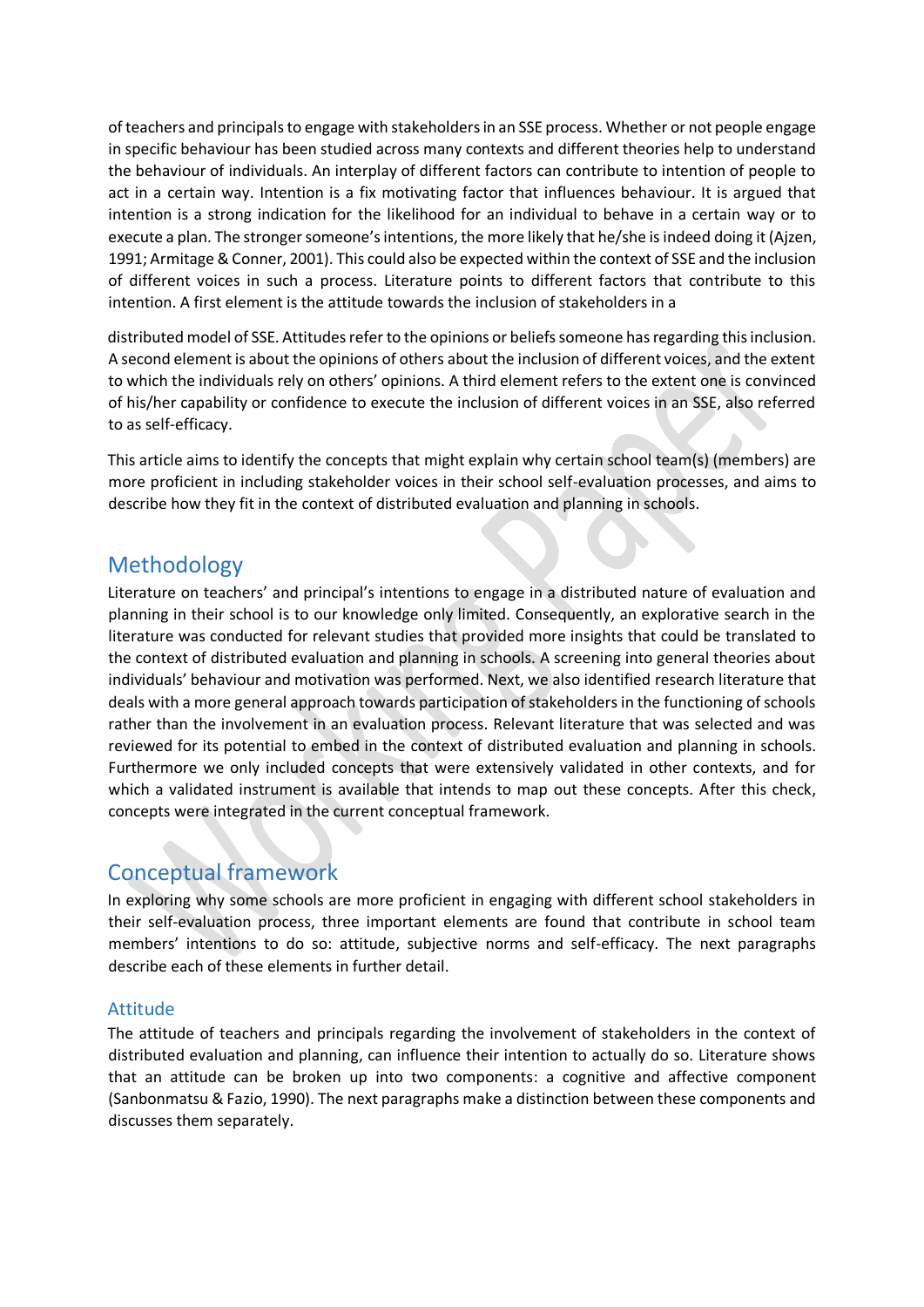#### Cognitive component

The cognitive component of an attitude refers to aspects that shape an individual's perception of its environment, or how he/she thinks. In specific, this relates to how teachers and principals think about inclusion of different stakeholders in an SSE process, or what preferences they have regarding distributed evaluation and planning. This component refers to the extent to what teachers and principals find it worthwhile and valuable to include different voices in the evaluation and planning of their school. Literature on the inclusion of parent voice on educational processes points to the often made assumption that the knowledge of parents about a curriculum or pedagogy is narrow, justifying their limited contributions in evaluation processes (Robinson & Timperley, 1996). In contrast, there is also much evidence for teachers and principals granting students and parents or other stakeholders an important participatory role in their school (e.g. Van Petegem, De Maeyer, Adriaensens, & Delvaux, 2010). This fits the rhetoric that tends to describe the involvement of stakeholders as a valuable information source about a school's functioning (Fielding, 2001; MacBeath & McGlynn, 2002).

#### Affective component

Next to the cognitive component, literature discerns also an affective component. This component in teachers' and principals' attitude is about their experience of emotions regarding the involvement of stakeholders in evaluation and planning activities. It also refers to the extent to which they make choices in their approach to the inclusion of different voices based on what they feel. The affective component might contribute to teachers' and principals' enthusiasm or feelings of being comfortable in working with different voices in their SSE's. Teachers and principals might also experience feelings of anxiousness or insecurity when it comes down to involve others in their evaluation and planning activities. This can be a consequence of a context in which there is little trust or an unsafe climate between different actors in the school (Griffith, 1998). In the context of participation of different stakeholders this is found to be a key element in developing a constructive relationship between actors (Fielding, 2001; Rudduck & Fielding, 2006). They can also have negative feelings about the inclusion of different voices because they might have been confronted with rather negative experiences regarding this issue. This can also be related to a distrust regarding these different actors.

#### Dimensions

Research has also found that attitudes are not a unidimensional concept. The attitudes of an individual can be described on two continua: the nature of an attitude (negative vs. positive) and its vigour (high vs. low) (Cacioppo, Gardner, & Berntson, 1997). These continua are independent from each other, which allows people to have a strong attitude related to both negative and positive elements in their attitude, referred to as ambivalence (see Figure 2). In contrast, this implies that a teacher or principal could be characterised by indifference, as they can have weak attitude without any positive or negative element in their attitude regarding the involvement of different voices in evaluation and planning activities in their school. Teachers or principals that have univalent attitude are expected to behave more consequently in line with their attitude (Bargh, Chaiken, Govender, & Pratto, 1992). It also found that people who have an ambivalent attitude are more easily influenced by their environment. The less an individual is characterized by an ambivalent attitude, the more this attitude is expected to influence their behaviour (Conner & Sparks, 2002).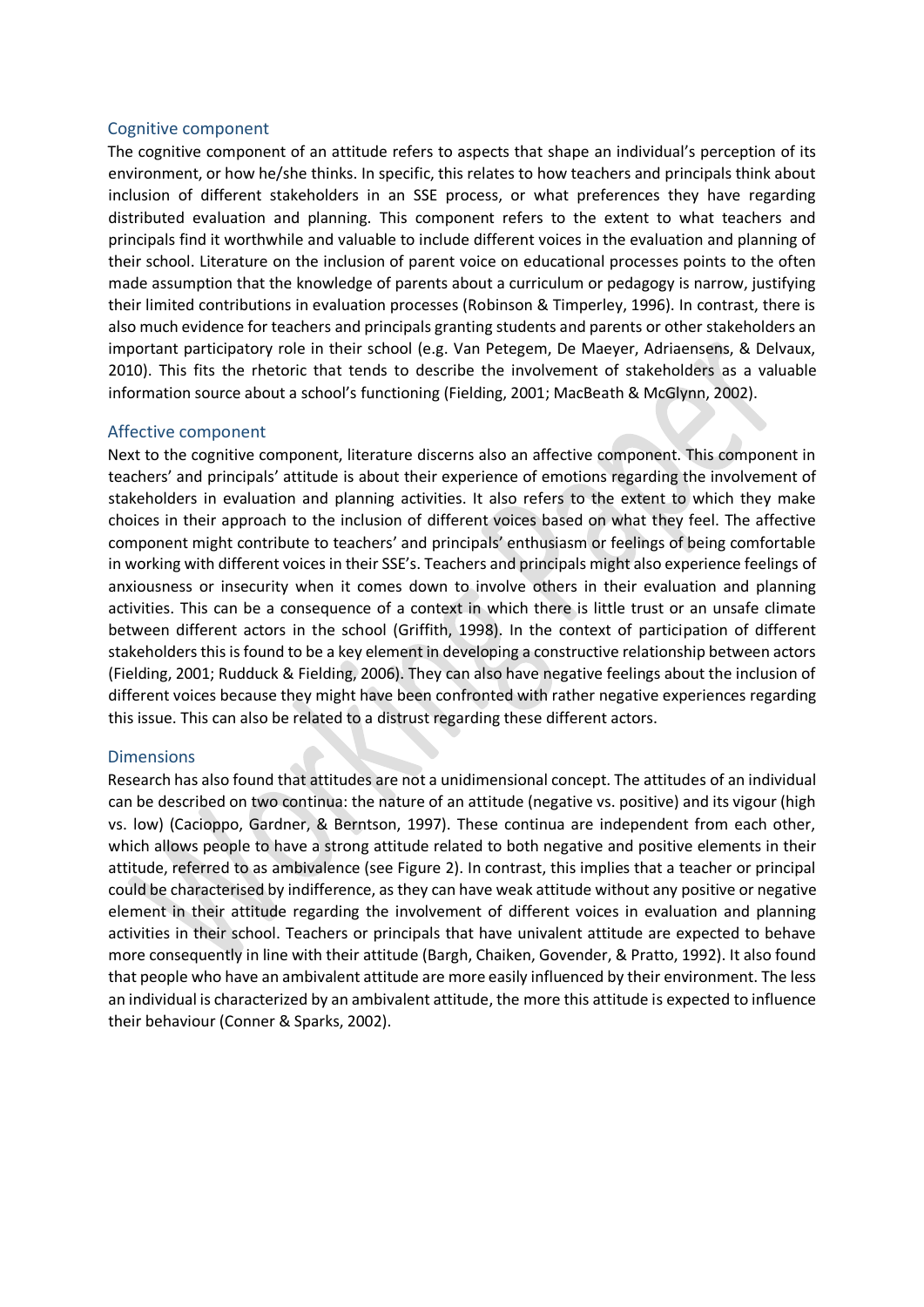

**Figure 2 Dimensions of attitudes** 

## Subjective norms

In a school team, teachers and principals can have a different views regarding a distributed model of SSE. It can be argued that teachers' and principals' intentions to include different stakeholders in their SSE process can also be influenced by others' opinions (Ajzen, 1991). It could happen that in a school, many colleagues believe that it is not worthwhile to invest in such a more distributed model of SSE, and therefore have a negative attitude regarding the inclusion of stakeholders. Identifying subjective norms provides an insight in to what extent teachers might feel an external pressure to engage in the inclusion of stakeholders in SSE activities. This also implies that subjective norms refer to the extent to what teachers attach much importance to the opinions of others. If they do not attach much importance to others views on the inclusion of different voices during SSE activities, this will not have a big impact on their personal intentions. However, if they do, and there is a negative attitude towards the inclusion of different voices among their colleagues, their personal intention to engage with stakeholders might be less too.

## Self-efficacy

A third element which influences the intention of individuals to engage in certain behaviour, is selfefficacy. Ajzen (1991) argues that the extent to which individuals have control over the behaviour predicts their intention to do so. This perceived control over the task, or self-efficacy, refers to the extent to which an individual perceives the task within his/her own capabilities (Bandura, 1977). It mirrors a teacher's or principal's confidence in his or her competencies to execute the desired behaviour and indicates what barriers can be expected. Bandura (1997) even argues that people's behaviour can be better predicted by their own perception of their capability to perform a task than their actual competencies would enable them to do so. Teachers and principals that report a high degree of self-efficacy believe that their current knowledge and skills are sufficient to rely on them to include different voices in the SSE process.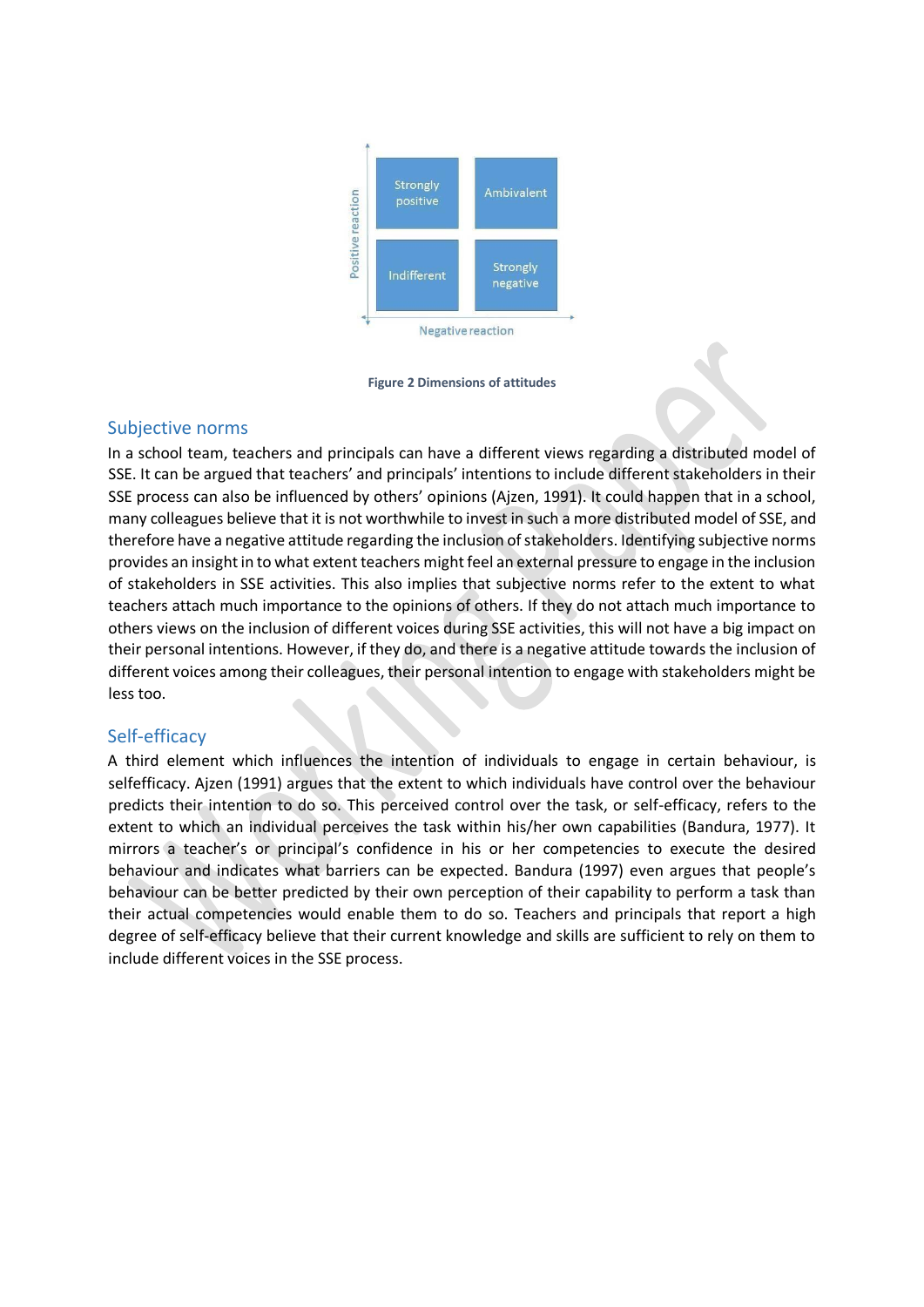

# Discussion and conclusion

As distributed models evaluation and planning in schools are increasingly valued, this study starts from the observation that there is a lot of variation in how schools are including different voices in their selfevaluation activities. Up till now, it remains unclear why certain schools are more proficient in engaging with different stakeholders throughout the process of school self-evaluation compared to others. Apparently, some schools are more inclined to start a fruitful dialogue with parents, pupils, school governing board members or representatives of the local community in their evaluation efforts. The view of the school herein is constructed by the motivation of all school team members (teachers and principals) to put effort in the participation of these voices in their evaluation activities. Little is known about how teachers and principals view this involvement of different stakeholder voices.

This conceptual map tends to identify different elements that contribute to teachers' and principals' intention to engage with stakeholders. Based on the theory of planned behaviour (Ajzen, 1991), this manuscript finds different elements that might explain variation in teachers' and principals' intentions: attitude, subjective norms and self-efficacy regarding the involvement of stakeholder voices. Literature demonstrates that there is a high relation between individuals' intentions and their actual behaviour. It is expected that the same relationship is found in the context of the involvement of stakeholder voices in school self-evaluations.

The discussed elements are an excellent starting point for further research in the field of distributed evaluation and planning in schools. On the one hand, it enables researchers to generate more in-depth insights in how school team members are viewing such an involvement of stakeholder voices at individual level. On the other hand, this will generate insights that could impact practitioners' work in daily SSE activities. By identifying elements that are impacting the likelihood of teachers and principals to work with stakeholders in an evaluation context, this makes it possible to anticipate on negative influences, and safeguard or further stimulate the positive influences. Based on this findings, there is also a role for intermediary or support organisations that can develop useful resources and tools to foster more distributed models of evaluation and planning in schools.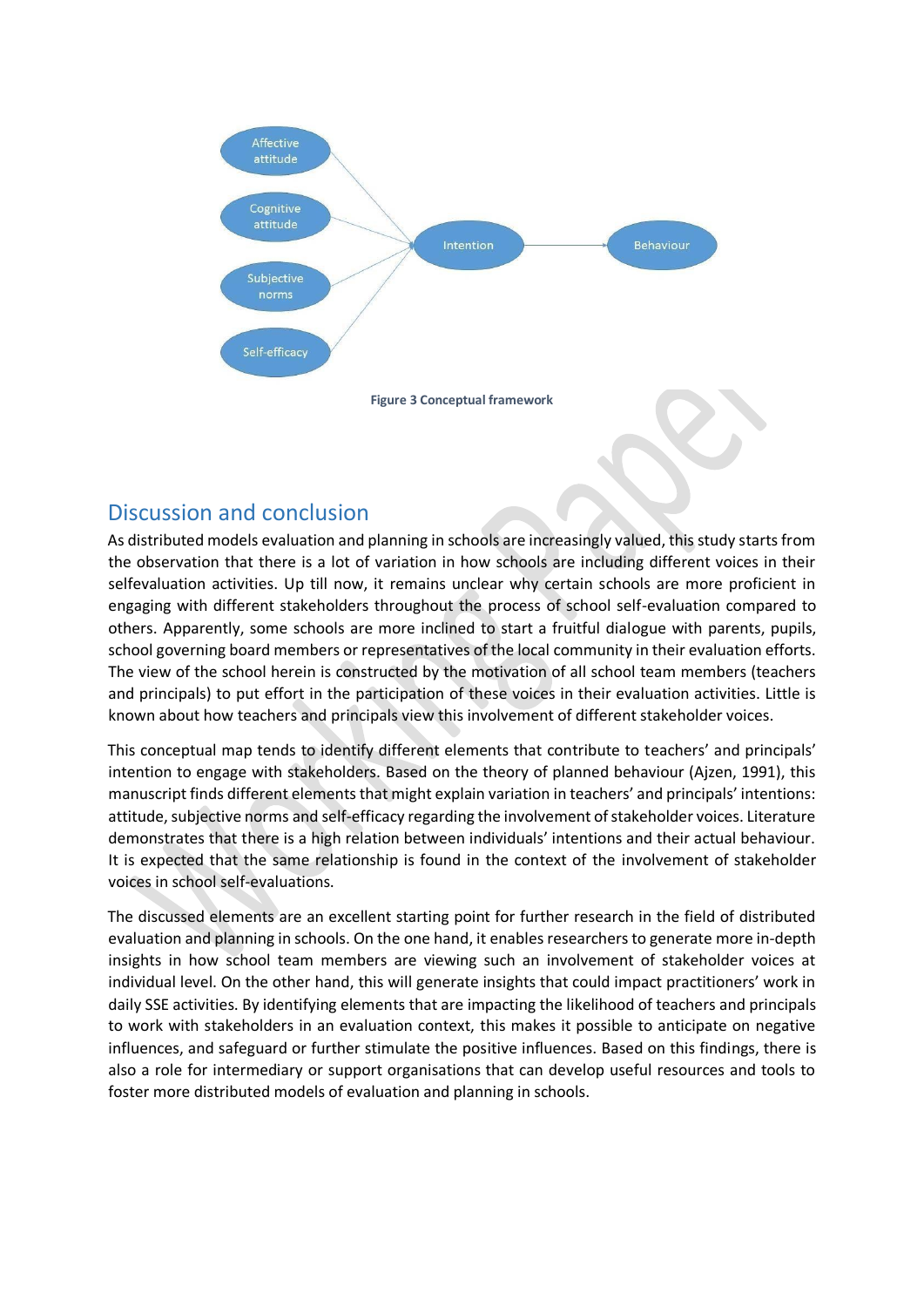## References

- Ajzen, I. (1991). The theory of planned behavior. *Organizational Behavior and Human Decision Processes, 50*(2), 179-211. doi: https://doi.org/10.1016/0749-5978(91)90020-T
- Anderson, D. L., & Graham, A. P. (2016). Improving student wellbeing: having a say at school. *School Effectiveness and School Improvement, 27*(3), 348-366. doi: 10.1080/09243453.2015.1084336
- Armitage, C. J., & Conner, M. (2001). Efficacy of the Theory of Planned Behaviour: A meta-analytic review. *British journal of social psychology, 40*(4), 471-499. doi: 10.1348/014466601164939
- Bandura, A. (1977). Self-efficacy: Toward a unifying theory of behavioral change. *Psychological review, 84*(2), 191-215. doi: 10.1037/0033-295X.84.2.191
- Bandura, A. (1997). *Self-efficacy: The exercise of control*: Macmillan.
- Bargh, J. A., Chaiken, S., Govender, R., & Pratto, F. (1992). The generality of the automatic attitude activation effect. *Journal of personality and social psychology, 62*(6), 893-912. doi: 10.1037/0022-3514.62.6.893
- Brown, M., McNamara, G., O'Hara, J. O'Brien, S. and Skerritt, C. (2017) Evaluation and Distributed Evaluation and Planning Strategies (DEAPS) in Irish Schools (Working Paper No.1). Retrieved from Erasmus+ Distributed Evaluation and Planning in Schools (DEAPS) website: <https://www.deaps.net/deapsie>
- Cacioppo, J. T., Gardner, W. L., & Berntson, G., G. (1997). Beyond Bipolar Conceptualizations and Measures: The Case of Attitudes and Evaluative Space. *Personality and Social Psychology Review, 1*(1), 3-25. doi: 10.1207/s15327957pspr0101\_2
- Conner, M., & Sparks, P. (2002). Ambivalence and Attitudes. *European Review of Social Psychology, 12*(1), 37-70. doi: 10.1080/14792772143000012
- Cousins, J. B., & Earl, L. M. (1995a). The case for participatory evaluation: Theory, research, practice. In J. B. Cousins & L. M. Earl (Eds.), *Participatory evaluation in education: Studies in evaluation use and organizational learning* (pp. 3-18). Washington DC: Falmer Press.
- Cousins, J. B., & Earl, L. M. (Eds.). (1995b). *Participatory Evaluation in Education: Studies in Evaluation Use and Organizational Learning*. Washington DC: Falmer Press.
- Davies, L., Williams, C., Yamashita, H., & Ko Man-Hing, A. (2006). Inspiring schools: Impact and outcomes. Taking up the Challenge of Pupil Participation. London: Carnegie Trust UK.
- Faddar, J., & Vanhoof, J. (2017). *Country Background Report on Distributed Evaluation And Planning in Belgium (Flemish) Schools Schools (Working Paper No.2)*. University of Antwerp. Antwerp, Belgium.
- Fielding, M. (2001). Students as Radical Agents of Change. *Journal of Educational Change, 2*(2), 123141. doi: 10.1023/a:1017949213447
- Figueiredo, M., Ramalho, H., & Rocha, J. (2017). *Country Background Report on Distributed Evaluation and Planning in Portuguese Schools (Working Paper No. 3)*. Instituto Politecnico De Viseu. Viseu, Portugal.
- Griffith, J. (1998). The Relation of School Structure and Social Environment to Parent Involvement in Elementary Schools. *The Elementary School Journal, 99*(1), 53-80. doi: 10.1086/461916

Hargreaves, A., & Fink, D. (2012). *Sustainable leadership* (Vol. 6). San Francisco, CA: John Wiley & Sons.

Hargreaves, A., & Fullan, M. (2012). *Professional capital: Transforming teaching in every school*. New York: Teachers College Press.

Harris, A. (2013). *Distributed leadership matters: Perspectives, practicalities, and potential*. Thousand Oaks, CA: Corwin Press. Kurum, G., & Cinkir, S. (2017). *Country Background Report on Distributed Evaluation And Planning in Turkish Schools (Working Paper No.4)*. University of Ankara. Ankara, Turkey. MacBeath, J., & McGlynn, A. (2002). *Self-evaluation: What's in it for Schools?* : Routledge.